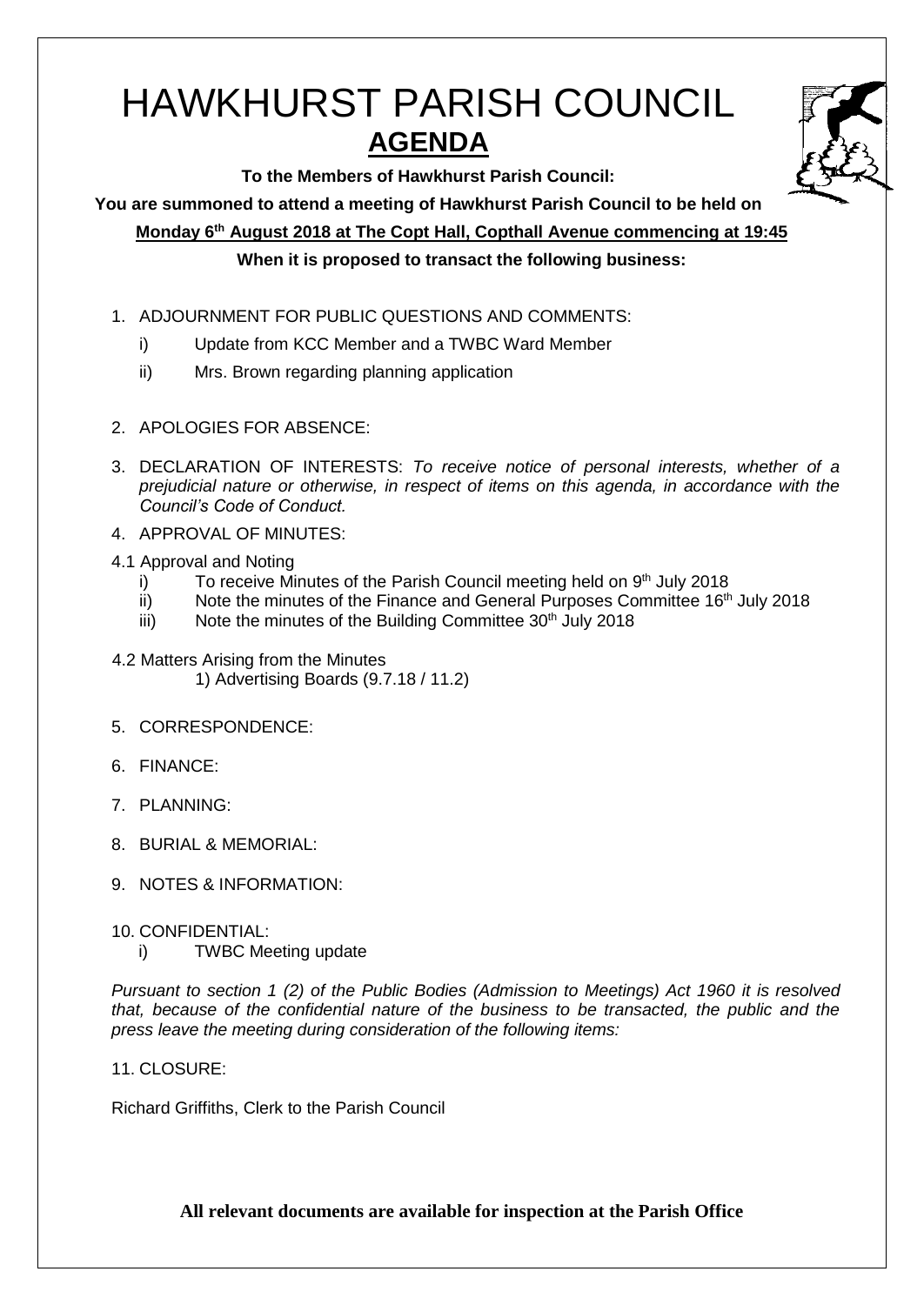|    | Agenda Item 5: Correspondence |                   |                                                                     |  |  |
|----|-------------------------------|-------------------|---------------------------------------------------------------------|--|--|
|    | Date                          | From              | Subject                                                             |  |  |
|    | Received                      |                   |                                                                     |  |  |
|    | 4.7.2018                      | Liz Hatcher       | Thank you for the KALC Community Award                              |  |  |
| 2  | 16.7.2018                     | Mrs Brown         | Concern about planning application, but already considered. Note    |  |  |
|    |                               |                   | being reconsidered                                                  |  |  |
| 3  | 17.7.2018                     | Richard O'Neill   | Application to position of Trustee of Springetts Almshouses and the |  |  |
|    |                               |                   | linked Thomas Iddenden Charity                                      |  |  |
| 4. | 18.7.2018                     | Ken Bonner        | Potential Co-op for street lighting                                 |  |  |
| 5. | 19.7.2018                     | Home Start        | Thank you for grant of £150                                         |  |  |
| 6. | 25.7.2018                     | <b>Samaritans</b> | Thank you for grant of £100                                         |  |  |

# **Agenda Item 6: Finance**.

## INCOME AND EXPENDITURE JULY 2018

| <b>Accounts for</b>       |    |              |
|---------------------------|----|--------------|
| payment                   | £  | 1,843.84     |
| Payment received          | £  | 695.00       |
| <b>Net Expenditure</b>    | -£ | 1,148.84     |
| Cambridge &               |    |              |
| Counties                  | £  | 76,141.95    |
| <b>Cambridge Building</b> |    |              |
| Society                   | £  | 75,201.05    |
| <b>Lloyds Current</b>     | £  | 10,051.00    |
| <b>Lloyds Access</b>      |    |              |
| Reserve                   |    | £ 113,694.13 |
|                           |    |              |

10.1 Agreement to pay payments schedule.

10.2 Account reconciliation and petty cash check.

## **Agenda Item 7: Planning**

7.1 Planning & Highways Information:

| Ref. No.  | <b>Proposal</b> | Location | <b>Comments</b> |
|-----------|-----------------|----------|-----------------|
| <b>NA</b> |                 |          |                 |
|           |                 |          |                 |

| 7.2 Planning TWBC Approved: |                                |                       |                        |  |
|-----------------------------|--------------------------------|-----------------------|------------------------|--|
| <b>Ref</b>                  | <b>Proposal</b>                | Location              | <b>Comments/Valid</b>  |  |
| 18/01709/TPO                | Ash (T1) Reduce fractured limb | 2 Dickens Way,        | Permitted              |  |
|                             | and surrounding canopy by 2-   | Hawkhurst, Kent       |                        |  |
|                             | 3m                             | <b>TN18 4PQ</b>       |                        |  |
| 18/02165/FULL               | EIA Screening opinion -        | Land to the East of   | NO EIA required        |  |
|                             | Erection of 28 dwellings,      | Heartenoak Road,      |                        |  |
|                             | associated access, parking and | <b>Hawkhurst Kent</b> |                        |  |
|                             | open space                     |                       |                        |  |
| 18/02001/AGRI               | Steel framed barn with open    | Conghurst Farm,       | Approval not required  |  |
| C                           | sides and steel roof           | Conghurst Lane,       |                        |  |
|                             |                                | Hawkhurst TN18 4RW    |                        |  |
| 18/01929/AGRI               | Two horticultural greenhouses  | Land south of Hall    | Consent required, this |  |
| С                           |                                | House Moor Hill,      | would need full        |  |
|                             |                                | Hawkhurst TN184QE     | application in future  |  |
| 18/01836/Full               | Single sided storey extension, | 5. Hutsons Court      | Permitted              |  |
|                             | alterations to fenestration    | Woodbury Road,        |                        |  |
|                             | including a new window to the  | Hawkhurst TN18 4EH    |                        |  |

## **All relevant documents are available for inspection at the Parish Office**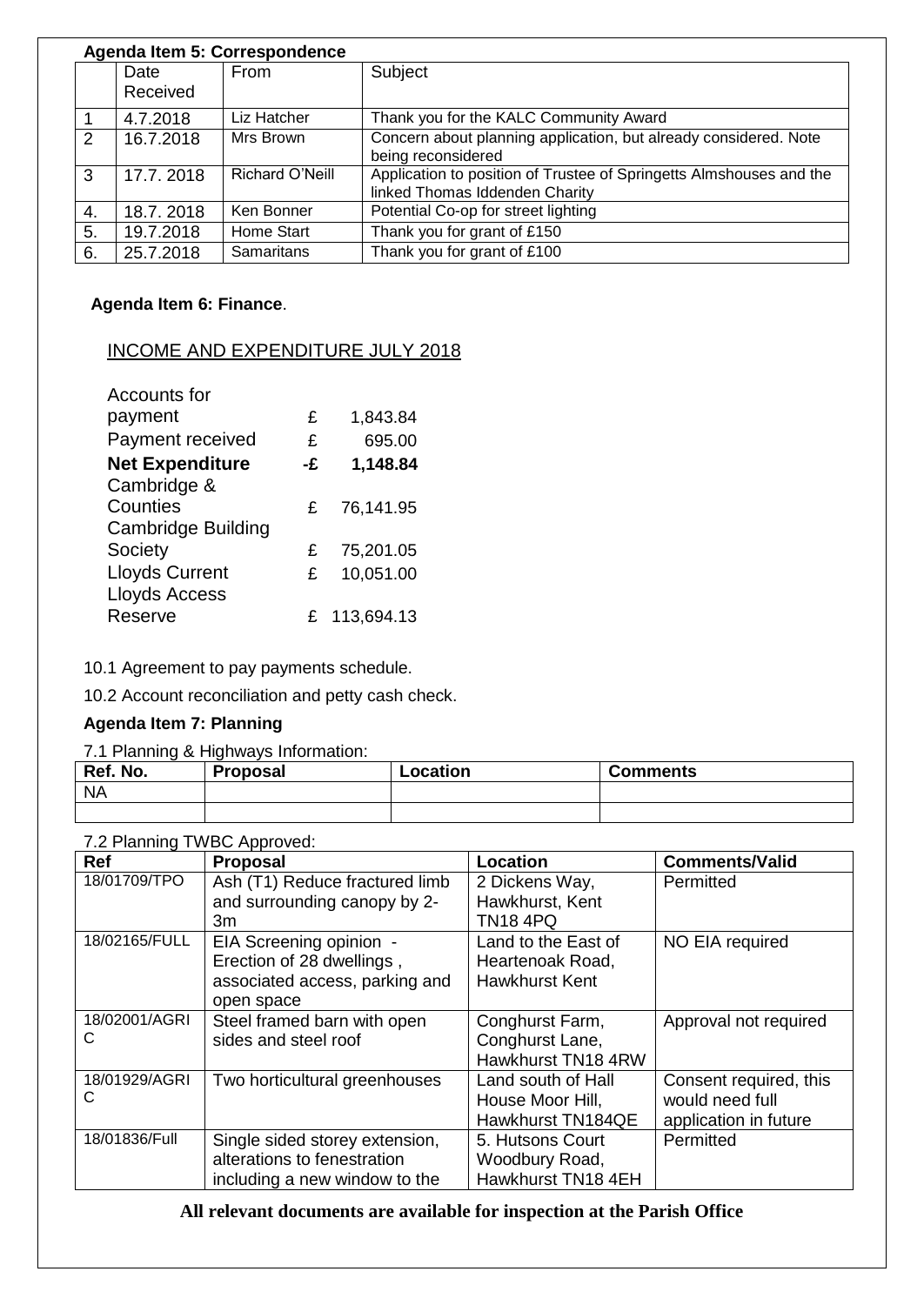|                            | front elevation and replacement<br>doors/windows to rear elevation<br>and internal alterations                                                                                                                                                                  |                                                                       |                  |
|----------------------------|-----------------------------------------------------------------------------------------------------------------------------------------------------------------------------------------------------------------------------------------------------------------|-----------------------------------------------------------------------|------------------|
| 18/01678/SUB               | Submission of details in relation<br>to condition $4 - (internal walls)$<br><b>Condition 5 (Courtyard Sliding</b><br>Sash Windows of 16/07114/LBC                                                                                                               | Old Highgate House,<br>Rye Road, Hawkhurst<br><b>TN18 4EY</b>         | Approved         |
| 18/01297/TCA               | Tree in Conservation Area - Yell<br>Fell                                                                                                                                                                                                                        | Lillesden<br>Greenhouse, Hastings<br>Road, Hawkhurst<br>Kent TN18 4RS | No objection     |
| 18/00310/SUB               | Submission of details in relation<br>to condition 3 (joinery details) 4<br>(Interface details) and 6<br>Materials of 17/02158/LBC                                                                                                                               | 4 Gingerbread Lane,<br><b>Hawkhurst Kent TN18</b><br>4XR              | Approved         |
| 17/03896/SUB               | Submission of details in relation<br>to condition 7 (fireplace)                                                                                                                                                                                                 | 4 Gingerbread Lane,<br><b>Hawkhurst Kent TN18</b><br>4XR              | Approved         |
| 17/03806/ENVS<br><b>CR</b> | <b>EIA Screening Opinion: Outline</b><br>(access not reserved) -<br>Demolition of existing building<br>and erection of 25 apartments<br>with affordable housing, parking<br>provision, new highway access<br>and other ancillary works<br>(17/03780/OUT refers) | Brook House,<br>Cranbrook Road,<br>Hawkhurst TN18 5EE                 | EIA not required |

#### 7.3 Planning TWBC Refused:

| No.<br>Ref. | Proposal | .ocation | <b>Comments/Valid</b> |
|-------------|----------|----------|-----------------------|
|             |          |          |                       |

#### 7.4 Planning Applications received: [TWBC Planning Portal](http://www.tunbridgewells.gov.uk/residents/planning/planning-application-search)

| <b>No   Application No  </b> | <b>Proposal</b>                                                                                                                                                                                                                                                   | Location                                                                   |
|------------------------------|-------------------------------------------------------------------------------------------------------------------------------------------------------------------------------------------------------------------------------------------------------------------|----------------------------------------------------------------------------|
| 1 17/02980/OUT               | Outline (access and layout not reserved) -<br>Residential development of 40 dwellings with<br>open space amenity land and new access road<br>including provision of 35% affordable housing                                                                        | Streatley, Horns Road,<br>Hawkhurst, Kent TN18 4QT                         |
| 2 18/02249/FULL              | Partial rebuild of wall to the front                                                                                                                                                                                                                              | Wellington House,<br>High<br>Street, Hawkhurst,<br>Kent<br><b>TN18 4JS</b> |
| 3 18/01776/FULL              | Demolition of office outbuilding within grounds of Highgate Hall, Rye Road,<br>Highgate Hall (retrospective)                                                                                                                                                      | Hawkhurst, Kent TN18 4EY                                                   |
| 4 18/02120/FULL              | Variation of condition 6 (landscaping) of planning 38A, Park<br>16/502248/FULL (demolition of Hawkhurst, Kent TN17 4HN<br>permission<br>existing garages and erection of 1 home with 4<br>parking space – Relocation of front fencing to<br>provide larger garden | Cottages,                                                                  |
| 5 18/02152/FULL              | Single Storey Pitched roof annex extension to The Cedars, Tongswood<br>existing bungalow.                                                                                                                                                                         | Drive, Hawkhurst, Kent<br><b>TN18 5DS</b>                                  |
| 6 18/02060/FULL              | Erection of single storey rear extension (Part 5 Western Villas, Western<br>retrospective)                                                                                                                                                                        | Avenue, Hawkhurst Kent<br><b>TN18 4BN</b>                                  |
| 7 18/02054/FULL              | Demolition of existing conservatory: erection of a The Well House, Potters<br>replacement infill extension and garden / store Lane, Hawkhurst<br>room                                                                                                             | Kent<br><b>TN18 5BB</b>                                                    |
| 8 18/02002/FULL              | Single storey rear extension and addition of Padmore, Stream Lane,<br>windows to south elevation                                                                                                                                                                  | Hawkhurst, Kent TN18 4RB                                                   |

# **All relevant documents are available for inspection at the Parish Office**